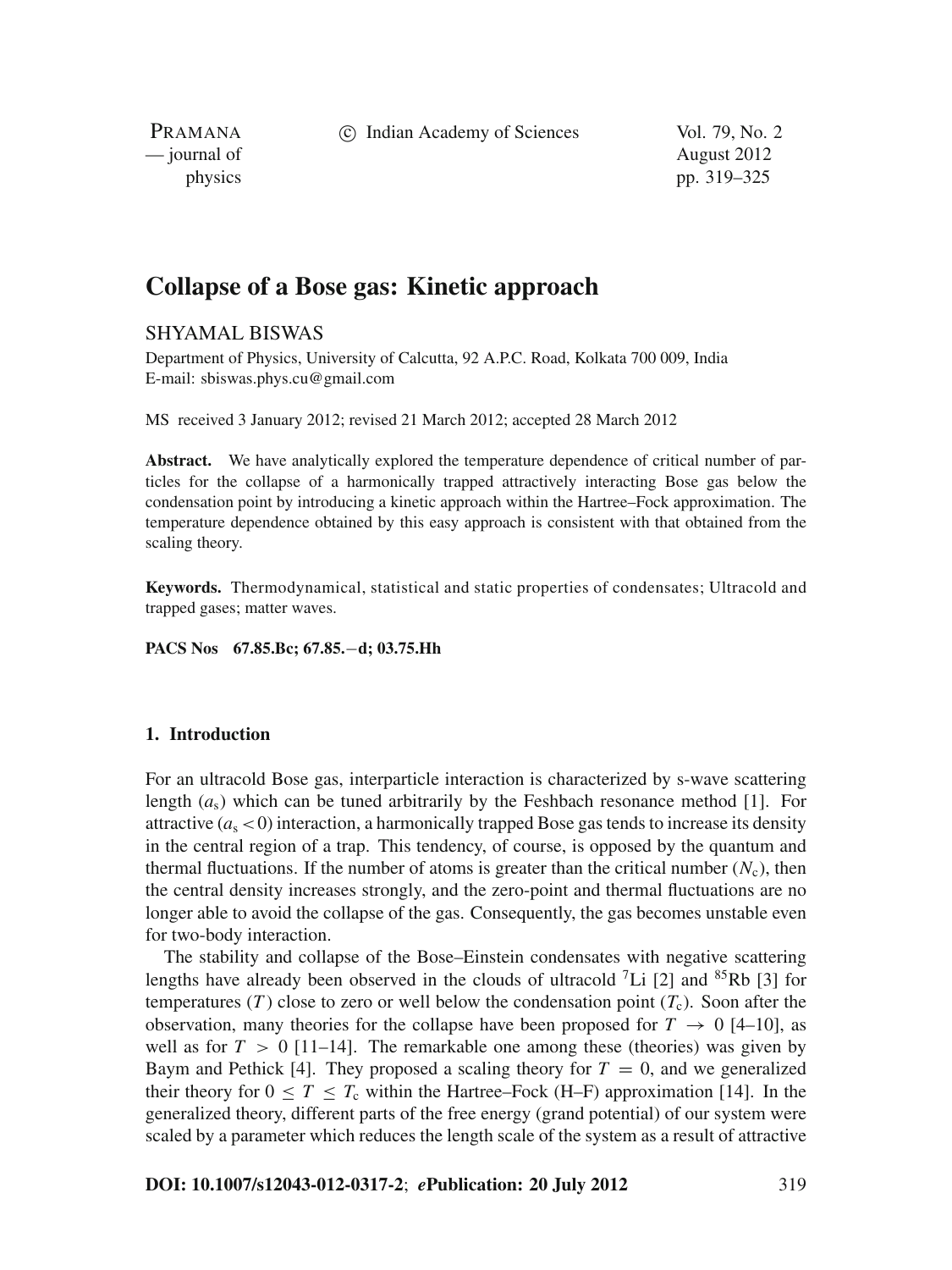## *Shyamal Biswas*

interaction; and a critical number for the collapse was eventually calculated from a critical condition of existence of a metastable minimum of the grand potential [14]. In this brief report we shall calculate the same, but in a kinetic approach which is supposed to be the easiest way.

This time, for calculating the critical number, we shall not start from the free energy, but shall adopt a mere kinetic theory like approach based on the energy and pressure of the system. We shall start from the H–F energy of the system, and shall pick up the kinetic energy and interaction energy parts of the H–F energy. While the kinetic energy of the particles causes an outward pressure, the attractive interaction causes an inward pressure. For critical number of particles, magnitudes of the two pressures would be the same. Beyond the critical number of particles, the inward pressure would be larger than the outward one, and as a consequence, the whole system would collapse. Thus, we shall calculate the critical number, and shall show its temperature dependence. Our present technique is easier than that of the already existing theory [4,14] because outward and inward pressures appear as the first-order derivative of the two parts of energy with respect to the effective volume of the system, and the already existing technique involves a second-order derivative of the grand potential with respect to the scaling parameter for obtaining the critical condition of existence of its metastable minimum.

#### **2. Qualitative result**

Before going into the details of the kinetic approach, let us estimate the critical number by qualitative manner. Our system consists of a large number (*N*) of Bose particles, each of which is a three-dimensional isotropic harmonic oscillator with angular frequency  $\omega$  and mass *m*. The system, of course, is in thermodynamic equilibrium with its surroundings at temperature *T*. For  $T \rightarrow 0$ , all the particles occupy the ground state, and the system can be well described by the ground state wave function  $\Psi_0(\mathbf{r}) = \sqrt{N/(l^3 \pi^{3/2})}e^{-r^2/2l^2}$  in the position (**r**) space, where  $l = \sqrt{\hbar/m\omega}$  is the confining length scale of the oscillators [15]. Thus, for  $T = 0$ , the density of the condensed particles is given by [15]

$$
n_0(\mathbf{r}) = |\Psi_0(\mathbf{r})|^2 = \frac{N}{l^3 \pi^{3/2}} e^{-r^2/l^2}.
$$
 (1)

On the other hand, the number density of the excited particles (in the absence of interaction) is given by [14,16]

$$
n_{\rm T}(\mathbf{r}) = \frac{1}{\lambda_{\rm T}^3} g_{3/2} (e^{-m\omega^2 r^2 / 2k_{\rm B}T}),
$$
\n(2)

where  $\lambda_T = \sqrt{2\pi\hbar^2/mk_BT}$  is the thermal de Broglie wavelength and  $g_{3/2}(x) = x +$  $x^2/2^{3/2} + x^3/3^{3/2} + \cdots$  is a Bose–Einstein function of the real variable *x*.

Let us consider the attractive interaction potential as  $V_{\text{int}}(\mathbf{r}) = g\delta^3(\mathbf{r})$ , where *g* =  $-4\pi \hbar^2 a/m$  is the coupling constant and  $a = -a_s$  is the absolute value of the s-wave scattering length [16–18]. Typical two-body interaction energy for *N* number of particles is  $\sim N^2 g / 2l^3$ . Due to this, the gas tends to increase the density at the central region of the trap. Well below  $T_c$  (i.e. for  $T \rightarrow 0$ ), this tendency is resisted by the zero-point motion of the atoms. At the critical situation, the energy  $(3N\hbar\omega/2)$  for the zero-point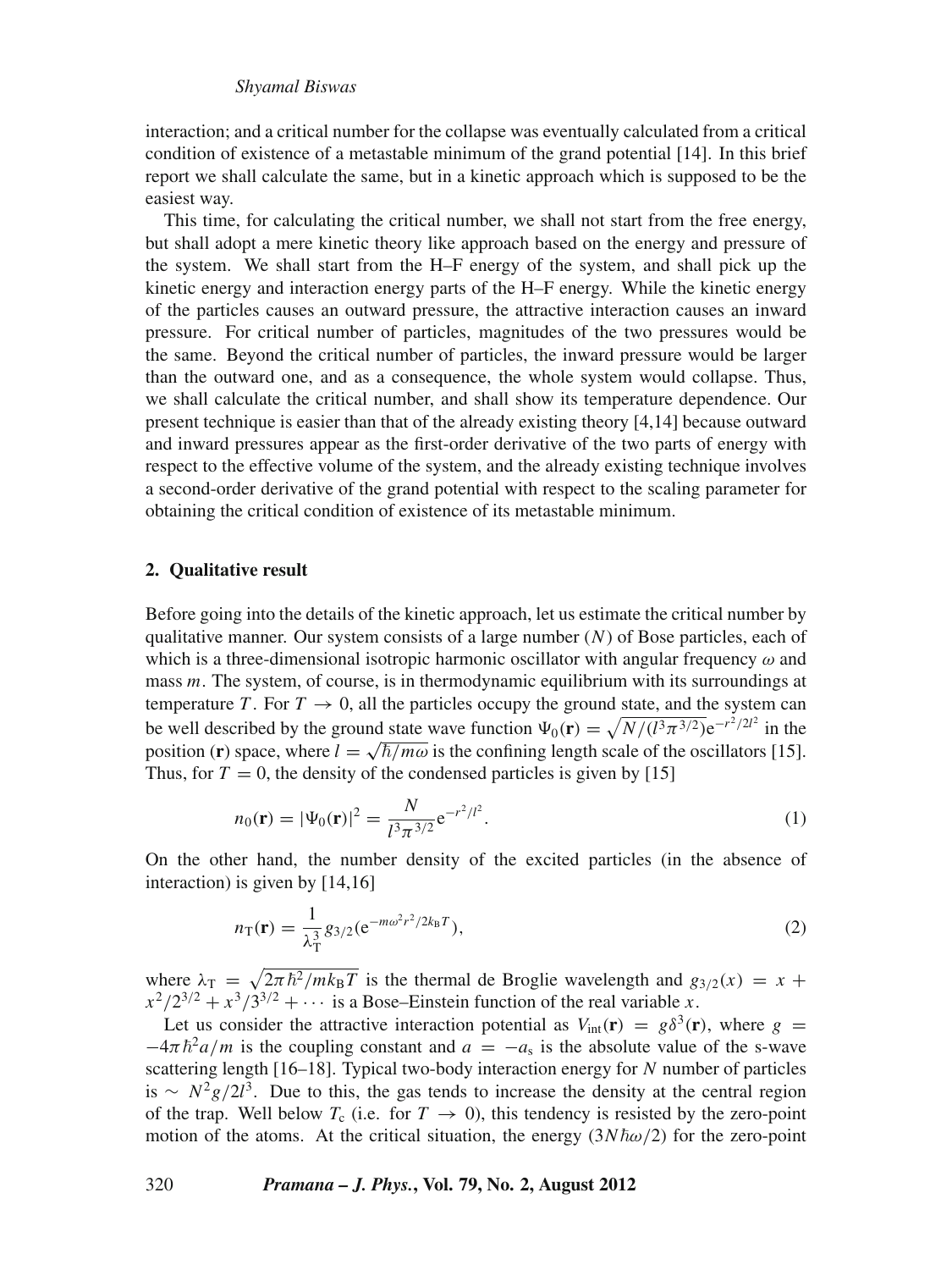motion must be comparable to the typical interaction energy. So, for  $T \to 0$ , we must have  $3N_c\hbar\omega/2 \sim N_c^2g/2l^3$  at the critical situation. From this relation we may have  $(N_c a/l) \sim 1$ .

On the other hand, for  $0 < T < T_c$ , the typical energy of the system is  $3\hbar\omega[kT/m]$  $\hbar \omega$ <sup>4</sup> $\zeta$ (4) ~  $N^{4/3} \hbar \omega$  [15]. So, for this range of temperatures, we must have  $N_c^{4/3} \hbar \omega$  ~  $N_c^2 g/2l^3$  at the critical situation. From this relation, we may have  $(N_c a/l) \sim [l/a]^{1/2} > 1$ .

However, near *T<sub>c</sub>*, the length scale of the system is  $L_{T_c} \sim l \sqrt{k_B T_c/\hbar \omega} \sim l N^{1/6}$  [15] so that we can write  $N_c^{4/3} \hbar \omega \sim N_c^2 g / 2L_{T_c}^3$  at the critical situation, and consequently, we may have  $(N_c a/l) \sim [l/a]^5 \gg 1$ .

## **3. Quantitative result from scaling theory**

From the above qualitative arguments we have got  $(N_c a/l) \propto 1$  for  $T \rightarrow 0$ ,  $(N_c a/l) \propto [l/a]^{1/2}$  for  $0 < T < T_c$ , and  $(N_c a/l) \propto [l/a]^5$  for  $T = T_c$ . The proportionality constants were determined by a scaling theory within H–F approximation [14]. The scaling theory gives the proportionality constants as  $0.671$  for  $T = 0$  [4,14],  $1.210(T/T_c)^6/(1-(T/T_c)^3)^3$  for  $0 < T < T_c$  [14], and 2.253 for  $T = T_c$  [14].

In the following, we shall also calculate the same but in a different (kinetic) approach. This approach is supposed to be the easiest one, and, we want to know whether the easiest approach reproduces similar results.

#### **4. Kinetic approach**

Within the H–F approximation we can express the energy functional as [14,16]

$$
E = \int d^3 \mathbf{r} \left[ \frac{\hbar^2}{2m} n_0 |\nabla \phi_0|^2 + \sum_{i \neq 0} \frac{\hbar^2}{2m} n_i |\nabla \phi_i|^2 + V(r) n_0(\mathbf{r}) + V(\mathbf{r}) n_\mathrm{T}(\mathbf{r}) + \frac{g}{2} n_0^2(\mathbf{r}) + 2gn_0(\mathbf{r}) n_\mathrm{T}(\mathbf{r}) + gn_\mathrm{T}^2(\mathbf{r}) \right],
$$
\n(3)

where  $\{\phi_i\}$  represents the set of normalized H–F wave functions and  $\{n_i\}$  represent their occupations. To evaluate the above energy functional of eq. (3) we have to know  $n_0(\mathbf{r})$  and  $n_{\rm T}(\bf{r})$  for the interacting case. But, for the simplicity of calculation, we keep the forms of  $n_0(\mathbf{r})$  and  $n_\text{T}(\mathbf{r})$  as in eqs (1) and (2) [14,16]. Thus, we evaluate the energy functional in eq. (3) as [19]

$$
E(t) = [(1+1)c_1(t) - c_2(t)]N\frac{\hbar^2}{ml^2},
$$
\n(4)

where

$$
t = T/T_c,
$$
  
\n
$$
c_1(t) = \frac{3}{4}(1 - t^3) + \frac{3}{2} \frac{N^{1/3}\zeta(4)t^4}{[\zeta(3)]^{4/3}},
$$
\n(5)

*Pramana – J. Phys.***, Vol. 79, No. 2, August 2012** 321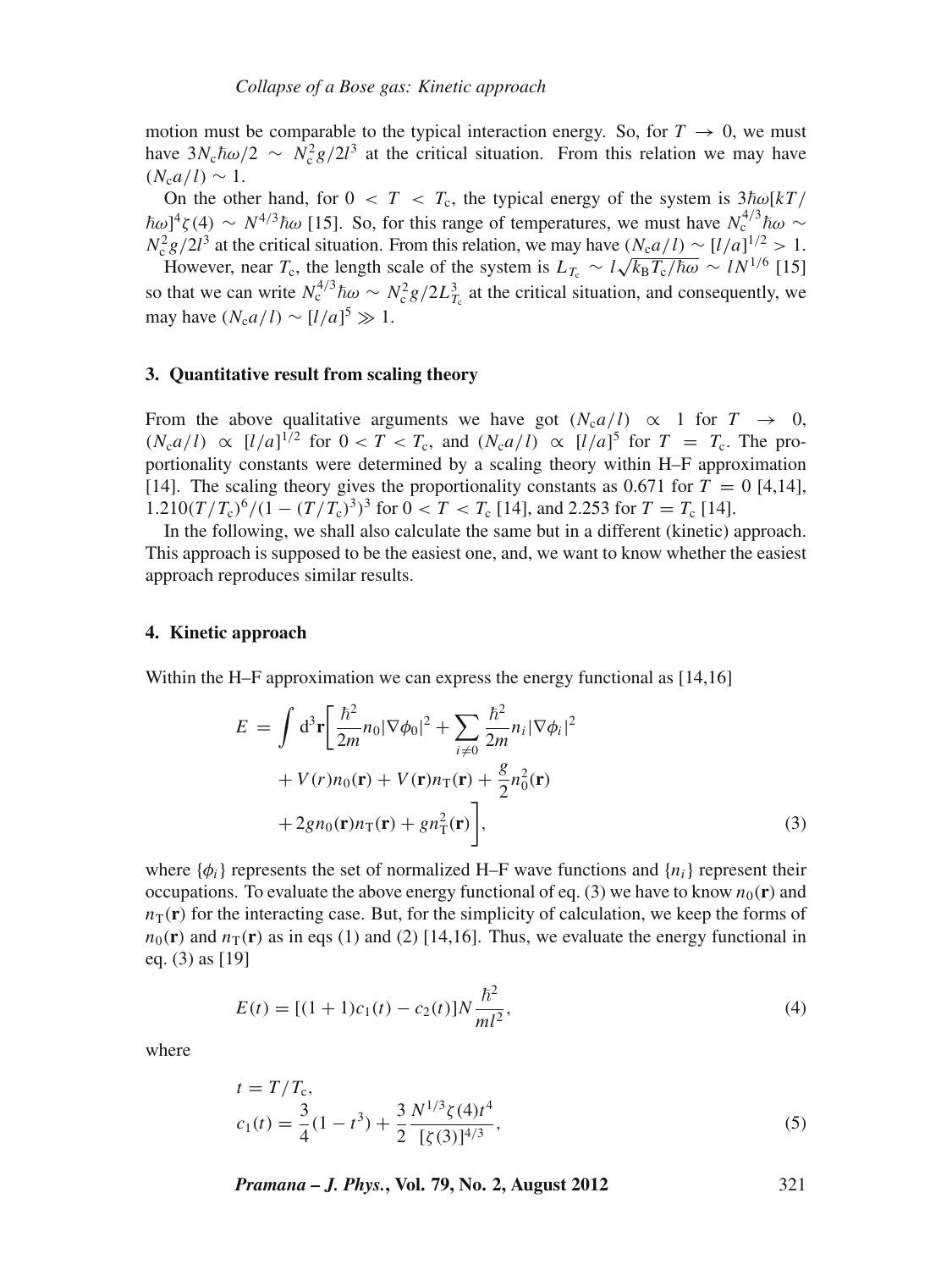*Shyamal Biswas*

$$
c_2(t) = \frac{1}{\sqrt{2\pi}} \frac{Na}{l} [1 - t^3]^2 + \sqrt{\frac{8\zeta(3/2)}{\pi}} \frac{N^{1/2} a}{l} t^{3/2} [1 - t^3] + S' \sqrt{\frac{2}{\pi [\zeta(3)]^3}} \frac{N^{1/2} a}{l} t^{9/2},
$$
\n(6)

and

$$
S' = \sum_{i,j=1}^{\infty} \frac{1}{(ij)^{3/2} (i+j)^{3/2}} \approx 0.6534.
$$

From eq. (4) we get the kinetic energy of the system as

$$
E_k(t) = c_1(t)N\frac{\hbar^2}{ml^2},
$$
\n(7)

and the interaction energy of the system as

$$
E_{\text{int}}(t) = -c_2(t)N\frac{\hbar^2}{ml^2} = -c_3(t)N^2a\frac{\hbar^2}{ml^3},\tag{8}
$$

where

$$
c_3(t) = c_2(t) \frac{l}{Na}.\tag{9}
$$

For  $0 \leq T < T_c$ , the effective volume of the system is given by  $V = 4\pi l^3/3$ . The outward pressure is  $P_{\text{out}} = \partial E_k / \partial V$ , and the inward pressure is  $P_{\text{in}} = \partial E_{\text{int}} / \partial V$ . For the critical number of particles,  $P_{in}$  would be equal and opposite to  $P_{out}$ . From this equality relation, we can write the expression of the critical number as

$$
N_{\rm c} = \frac{2c_1(t)}{3ac_3(t)} \left(\frac{3V}{4\pi}\right)^{1/3}.
$$
\n(10)

#### 4.1 *Result for*  $T \rightarrow 0$

Equation (10) gives the expression of the critical number as

$$
\frac{N_c a}{l} = \frac{2c_1(0)}{3c_3(0)} = \sqrt{\frac{\pi}{2}} = 1.253 \quad \text{for} \quad T \to 0. \tag{11}
$$

Now we see that our new result for  $T \to 0$  is approximately two times larger than the analytic result (0.671) obtained from the scaling theory [4,14]. The numerical simulation and experimental results, for  $T \rightarrow 0$ , however, are 0.575 [20] and 0.459 [3] respectively.

## 4.2 *Results for*  $0 < T < T_c$

To achieve the Bose–Einstein condensation, the necessary condition is such that  $a/l \ll 1$ [16]. Thus, for  $0 < T \leq T_c$ , we can write

$$
c_1(t) \approx \frac{3}{2} \frac{N^{1/3} \zeta(4) t^4}{[\zeta(3)]^{4/3}}
$$

322 *Pramana – J. Phys.***, Vol. 79, No. 2, August 2012**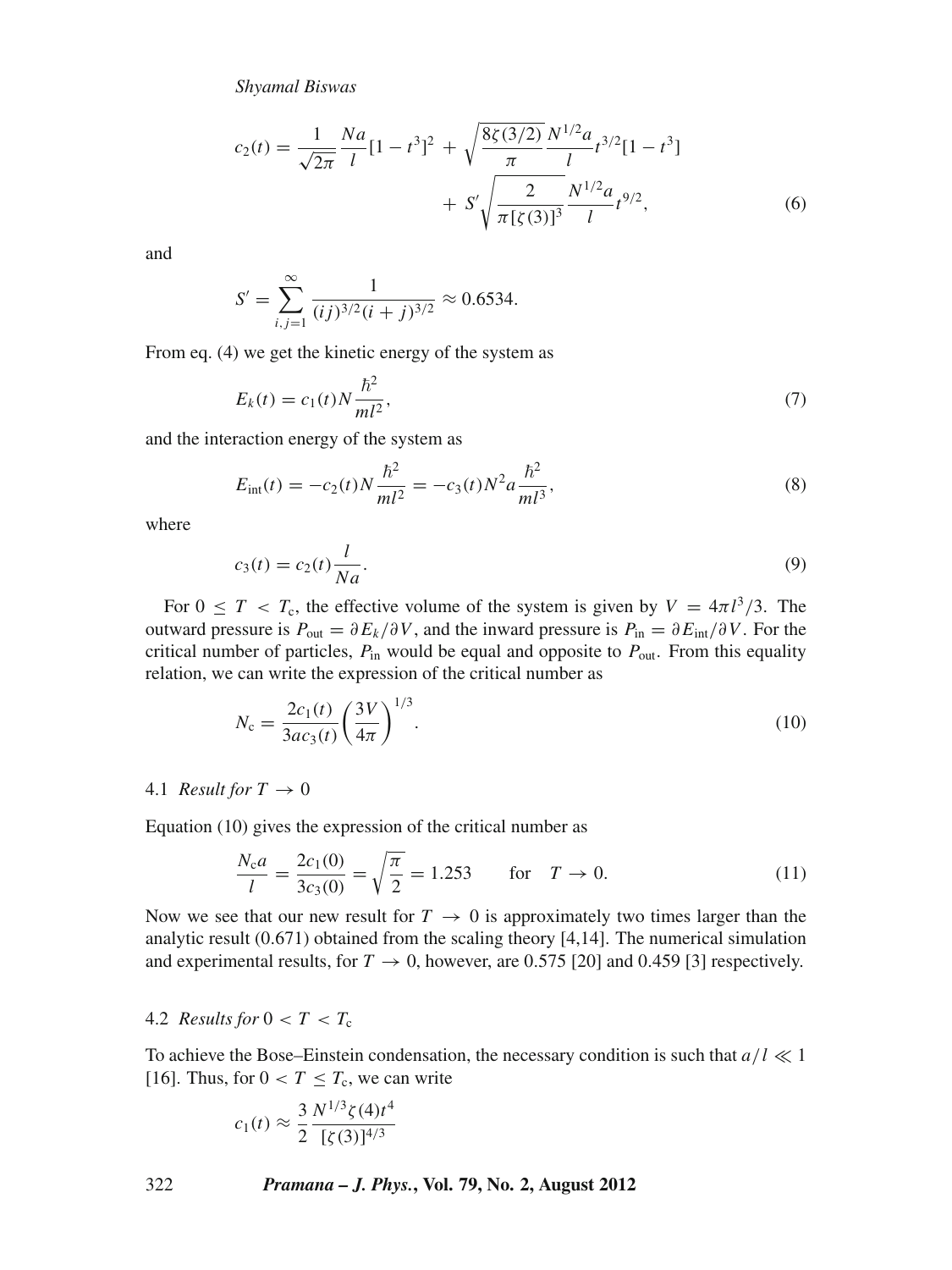

**Figure 1.** Solid line follows from eq. (12) and represents the plot for critical number of particles (in units of  $l/a$ ) with respect to temperature (in units of  $T_c$ ). Here  $(l/a)$  = 0.0066 [3]. Dotted line represents the results of the scaling theory [14].

from eq. (5). Similarly, for  $0 < T \leq T_c$ , we can write  $c_3(t) \approx (1/\sqrt{2\pi})(1-t^3)^2$ from eqs (9) and (6). Consequently, for  $0 < T < T_c$ , we get the expression of  $N_c$  from eq. (10) as

$$
\frac{N_c a}{l} \approx \frac{2 \times \frac{3}{2} \frac{N_c^{1/3} \zeta(4) t^4}{\left[\zeta(3)\right]^{4/3}}}{3 \frac{1}{\sqrt{2\pi}} [1 - t^3]^2}.
$$

From this relation we can write

$$
\frac{N_c a}{l} = 0.779 \left[ \frac{l}{a} \right]^{1/2} \frac{t^6}{(1 - t^3)^3} + \frac{0.750}{1 - t^3} + O\left(\frac{a}{l}\right)^{1/4} \tag{12}
$$

for  $0 < T < T_c$  up to a few leading orders in  $a/l$ . We plot the right-hand side of eq. (12) with respect to *T* in figure 1 for  $a/l = 0.0066$  [3]. Now, we see that the nature of the temperature dependence of the critical number is the same as that obtained from the scaling theory [14].

#### 4.3 *Result for*  $T = T_c$

For  $T = T_c$ , the length scale of the system is  $L_{T_c} = l N^{1/6}$  [14,16], and the effective volume of the system is given by  $V = 4\pi l^3 N^{1/2}/3$ . For this reason, the critical condition would be the same as that in eq. (10) except the factor *V* which is to be replaced by  $V/N_c^{1/2}$ . So, for  $T = T_c$ , the critical number would be obtained from

$$
N_{\rm c} = \frac{2c_1(1)}{3ac_3(1)} \left(\frac{3V}{4\pi N_{\rm c}^{1/2}}\right)^{1/3}.\tag{13}
$$

Putting the values of  $c_1(1)$  and  $c_3(1)$  into eq. (13) we get

$$
\frac{N_c a}{l} = 96.062 \left[ \frac{l}{a} \right]^5 \quad \text{for} \quad T = T_c. \tag{14}
$$

*Pramana – J. Phys.***, Vol. 79, No. 2, August 2012** 323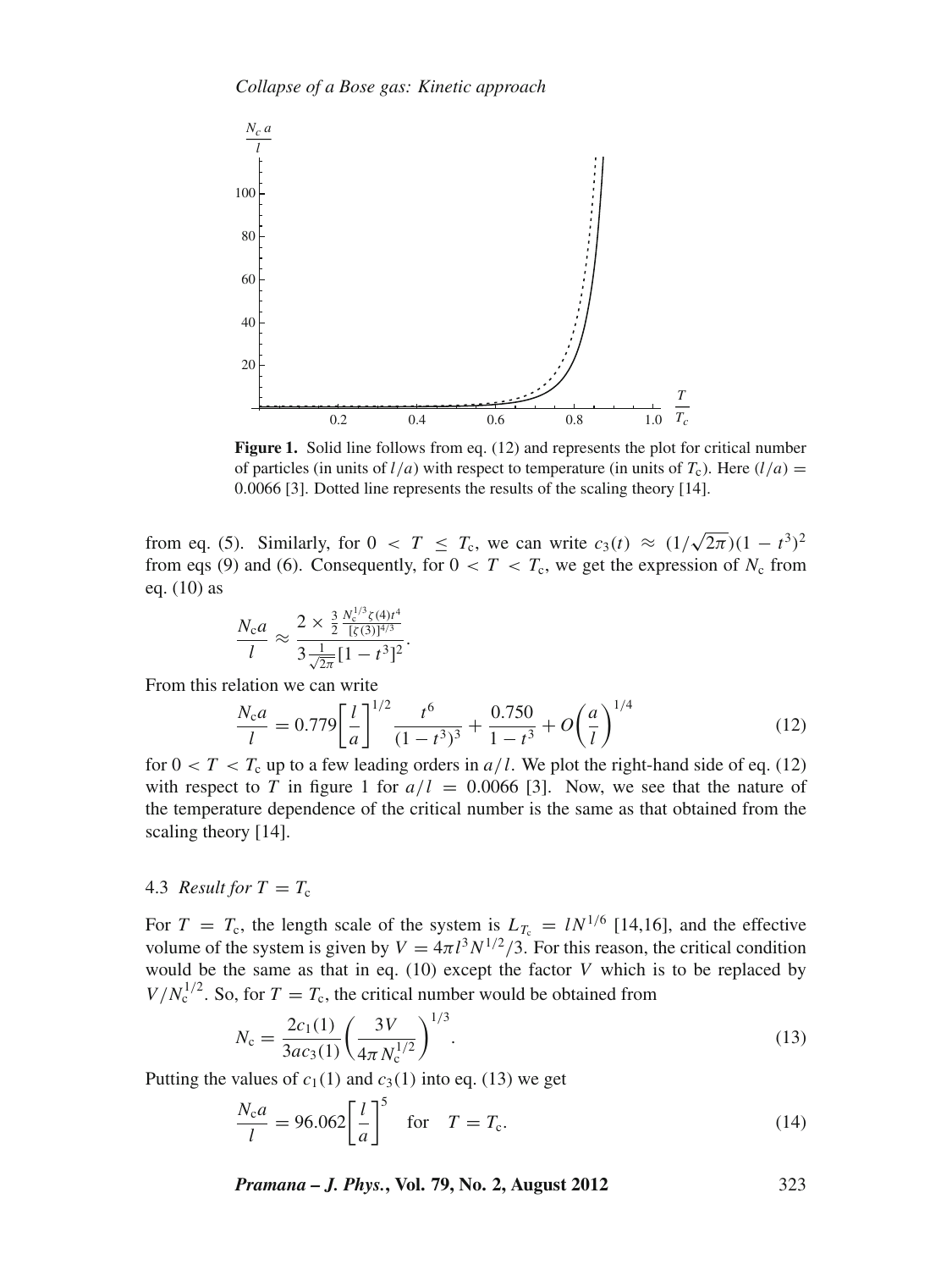#### *Shyamal Biswas*

Now we see that the critical number increases dramatically as the condensation point is approached.

Difference between our result and the scaling result [4,14] is appreciable as because the scaling theory deals with all the terms of H–F energy, and the scaled kinetic energy, although is greater than the scaled potential energy, yet comparable in particular for  $T \rightarrow 0$ . On the other hand, potential energy of the harmonic trap has not been considered in the analysis of our kinetic approach.

## **5. Conclusion**

It is to be mentioned that we have considered the collapse of the condensate as well as the thermal cloud of the Bose gas only for short-ranged attractive interaction. Collapse of condensates for short-ranged repulsive and long-ranged attractive interactions have also been investigated experimentally [21] and theoretically [22,23].

Initially we explained the physics for the collapse of the attractive atomic Bose gas. Then we qualitatively estimated the critical number of particles for the collapse for  $0 \leq T \leq T_c$ . Finally, we calculate the same by a kinetic approach within the Hartree–Fock approximation. Our calculations support the qualitative estimations and the quantitative results obtained from the previous scaling theory [14].

Although the scaling theory was a more rigorous one, the nature of the temperature dependence of the critical number obtained by our kinetic theory (in figure 1) is similar to that obtained from the scaling theory. These two theories are equal *a priory* and selfconsistent with respect to the basic physics of the collapse.

The scaling result, for  $T \to 0$ , is closer to the experimental data [3] which, however, is not available for the entire regime  $0 < T \leq T_c$ . The power of our approach is its simplicity. Future experiment for  $0 < T \leq T_c$  may justify our approach.

## **Acknowledgements**

This work has been sponsored by the University Grants Commission (UGC) under DS Kothari Postdoctoral Fellowship Scheme [No. F.4-2/2006(BSR)/13-280/2008(BSR)]. Useful discussions with J K Bhattacharjee of SNBNCBS are gratefully acknowledged. Financial support and hospitality of IACS are also acknowledged for the initial part of this work.

#### **References**

- [1] S Inouye, M R Andrews, J Stenger, H-J Miesner, D M S Kurn and W Ketterle, *Nature* **392** 151 (1998)
- [2] C C Bradley, C A Sackett and R G Hulet, *Phys. Re*v*. Lett.* **78**, 985 (1997)
- [3] J L Roberts, N R Claussen, S L Cornish, E A Donley, E A Cornell and C E Wieman, *Phys. Re*v*. Lett.* **86**, 4211 (2001)
- [4] G Baym and C J Pethick, *Phys. Re*v*. Lett.* **76**, 6 (1996)
- [5] L P Pitaevskii, *Phys. Lett.* **A221**, 14 (1996)
- [6] Y Kagan, E L Surkov and G V Shlyapnikov, *Phys. Re*v*. Lett.* **54**, R1753 (1996)
- [7] M Ueda and A J Leggett, *Phys. Re*v*. Lett.* **80**, 1576 (1998)